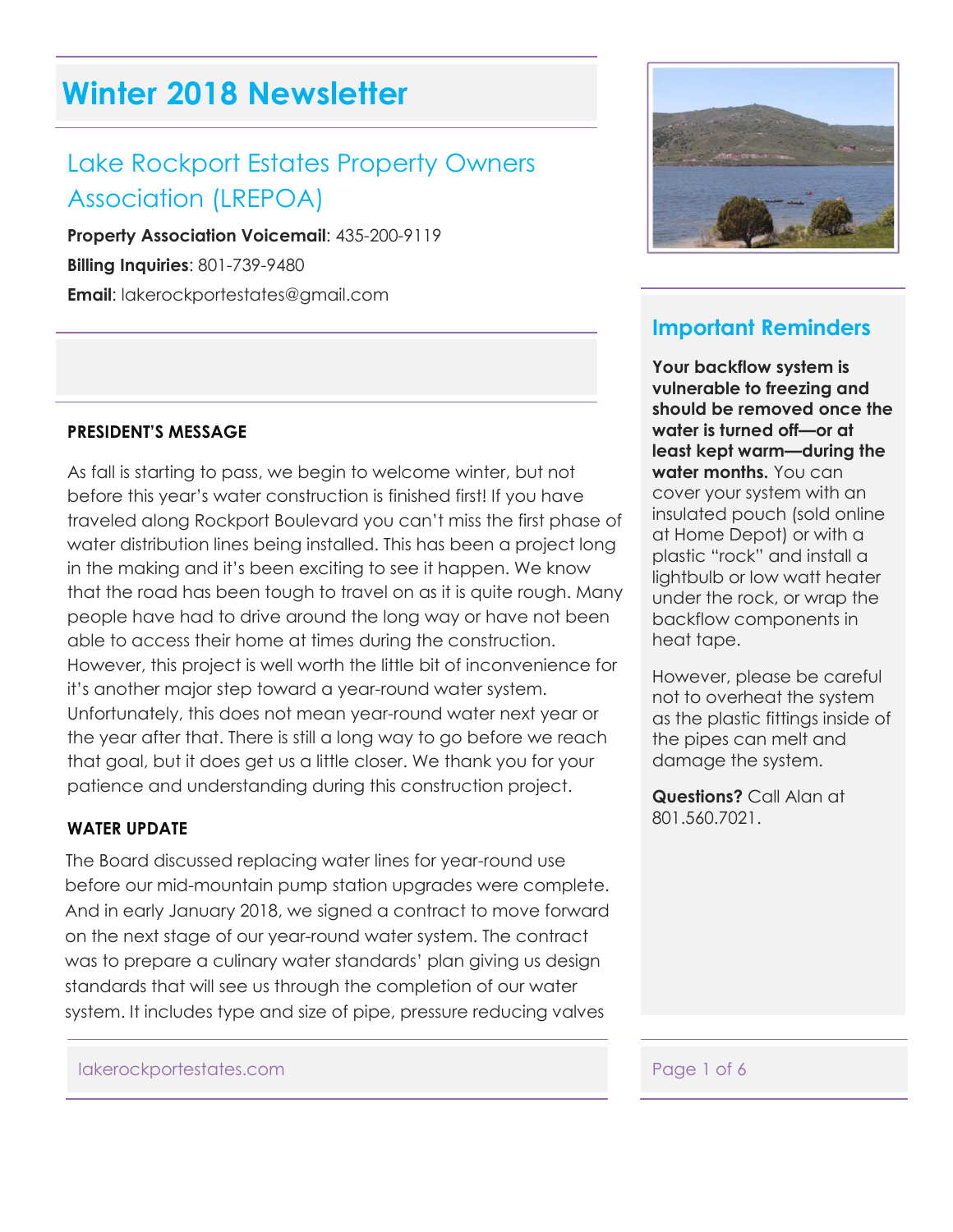(prv) and isolating control valves, fire hydrants, and service connections that no longer need to be read with a flashlight and mirror, and all other related work.

The system standards were delivered mid-April to the Board with engineering and bid documents for this first water line replacement project. Knowing we had approximately \$500K in available funds, our engineers sent out bids that would include all pipe and connections from where we left off from the upper storage tank project down Rockport Boulevard some 4900' to Aspen Drive.

We received five bids between \$450K and \$750K. After considering our options with the engineers we made the decision to sign a contract with MC contractors. At the preconstruction meeting in late August we signed the contract and found out that there would be an 8-week lead time for the pipe to be delivered. It was of great importance to move forward with the project before winter—and not delay it until spring—which would delay turning on the water for the season and subsequent road maintenance.

Pipe was ordered and delivered early October, soon after, digging began.

We apologize for the inconvenience to those who haven't had water and the trouble driving the torn up, narrow roads. We were told that the project would be complete 30 days from the start date, but the nature of our mountain (and the weather) has delayed this. We are hopeful it will be complete in another week or two. Thank you for your patience as we work to make yearround water a reality**.**

#### **SEPTIC TANKS**

Septic systems can contaminate ground water if they are misused, improperly maintained, or improperly constructed. The major contaminant discharged from septic systems is disease-causing germs (bacteria and viruses) that can cause many human diseases. Another contaminant discharged from septic systems is nitrogen in the form of nitrate. If the nitrate level of drinking water is too high, infants, up to six months old, can develop a fatal disease called blue baby syndrome (methemoglobenemia). Additionally, if

#### lakerockportestates.com Page 2 of 6



## **Helpful Websites:**

**Our site:** [lakerockportestates.com](http://www.lakerockportestates.com/id19.html)

#### **Facebook:**

[facebook.com/Lake-](https://www.facebook.com/Lake-Rockport-Estates-120752571269620/)[Rockport-Estates-](https://www.facebook.com/Lake-Rockport-Estates-120752571269620/)[120752571269620/](https://www.facebook.com/Lake-Rockport-Estates-120752571269620/)

[facebook.com/](https://www.facebook.com/groups/119892391757317/) [groups/119892391757317/](https://www.facebook.com/groups/119892391757317/)



**Summit County:** [summitcounty.org](http://summitcounty.org/)

**Landfills:** [summitcounty.org/](http://summitcounty.org/783/Summit-County-Landfills) [783/Summit-County-Landfills](http://summitcounty.org/783/Summit-County-Landfills)

#### **Trash Collection:**

[summitcounty.org/150/Public-](http://summitcounty.org/150/Public-Works)**[Works](http://summitcounty.org/150/Public-Works)**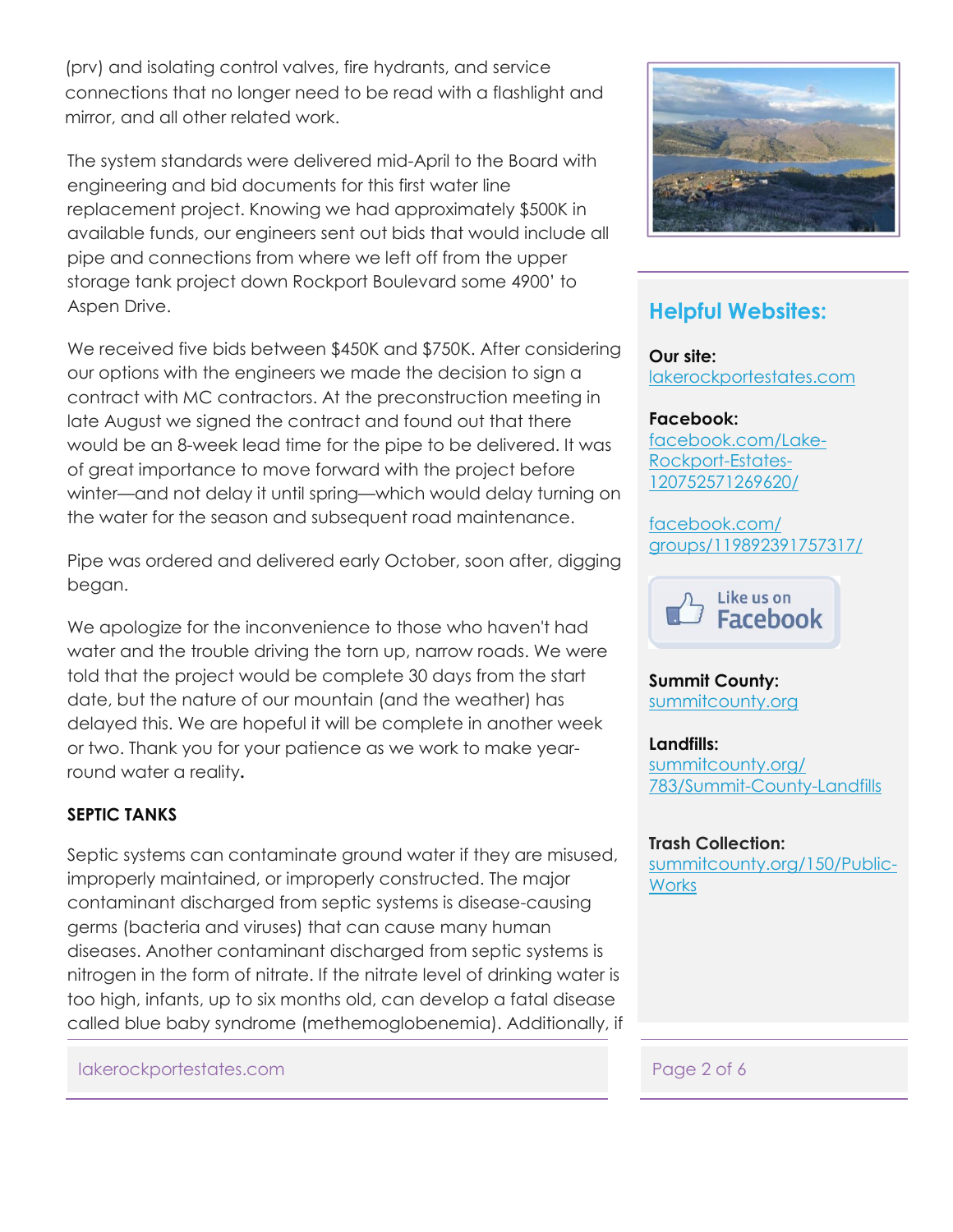toxic chemicals are disposed in a septic system, they can percolate through the drainfield and into the ground water–– where our well pulls from.

The basic septic system is composed of a septic tank followed by a drainfield. Wastewater flows out of your house and into the septic tank through the building sewer pipe. Once in the septic tank, most solids in the wastewater settle to the bottom of the tank to form a sludge layer. Other solids float and form a scum layer on top of the wastewater. Some decomposition of solid material takes place here, but the primary function of a septic tank is to trap solids and prevent them from entering the drainfield.

Wastewater treatment is restricted to a rather thin zone of unsaturated soil underlying the drainfield. Many of the harmful bacteria and microbes are filtered out as the wastewater passes through the soil. Some of the smaller microbes (viruses), nutrients such as phosphorus, and some forms of nitrogen are trapped and held by soil particles. Once the effluent reaches the groundwater table, little treatment occurs. Soils can differ markedly in their pollutant removal efficiency. The ability to which soil can remove pollutants in the wastewater determines how many impurities will eventually reach the groundwater beneath the drainfield.

#### **Proper Disposal Practices Include**:

- Use a moderate amount of cleaning products and don't pour solvents or other household hazardous waste down the drains.
- Garbage disposals should not be used as they can overload the system with solids. (If you have one, please limit use.)
- Do not pour grease or cooking oil down the sink.
- Do not flush or put down the drain system-clogging items such as sanitary products, condoms, cigarettes, diapers, paper towels, egg shells and coffee grounds.

#### **WATER CONSERVATION**

There are limits to the amount of wastewater a septic system can treat. If you overload the system, wastewater may backup into your home or surface over your drainfield. Problems caused by using too much water can occur periodically throughout the year or be seasonal. For example, the soil beneath your drainfield is

#### lakerockportestates.com expansion of the page 3 of 6



# **Contacts**

Nachi Fairbanks, President 801-971-1693 [hidesrt@gmail.com](mailto:hidesrt@gmail.com)

Suzanne St. Pierre, Vice President 435-659-6447 [soozpetty@gmail.com](mailto:soozpetty@gmail.com)

Steve Sady, Treasurer 801-243-2473 [rssadygp2@gmail.com](mailto:rssadygp2@gmail.com)

Alan Lindsley, Mountain Manager and Member 801-560-7021 [lindsley@hughes.net](mailto:lindsley@hughes.net)

Greg Warner, Member 801-750-2745 gwarner@uolf.org

Dani Silva, Member 801-913-7082 [dsilva@nelsonlabs.com](mailto:dsilva@nelsonlabs.com)

**There were only 19 proxies received at this year's Annual Meeting and all Board members kept his/her seat.**

Į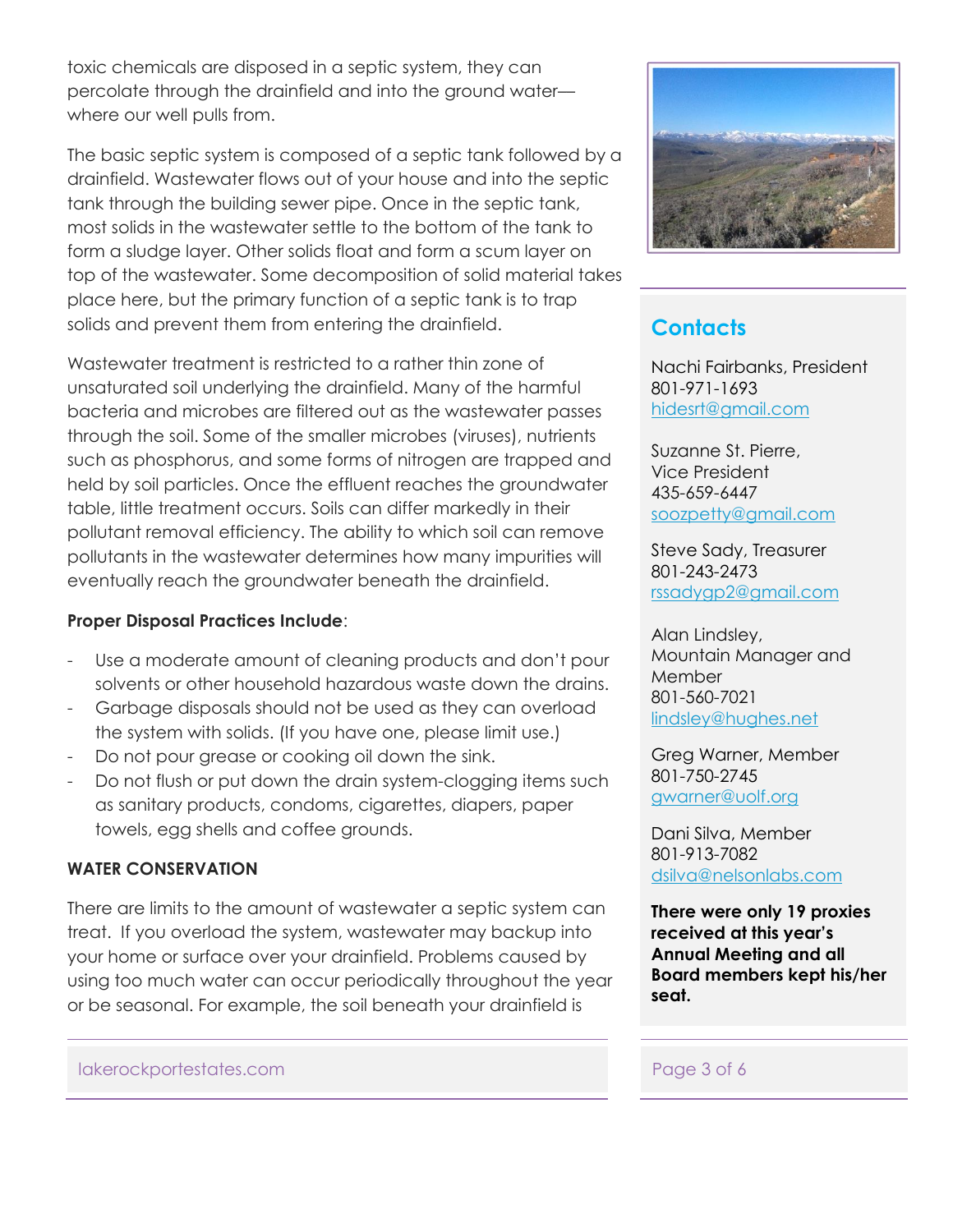wetter in the spring than it is in the summer and its capacity to percolate wastewater is somewhat diminished. If you wash all your laundry in one day, you may have a temporary problem caused by overloading the soil's capacity to percolate wastewater for that day.

#### **To reduce the risk of using too much water, try the following:**

- Use 1.6 gallons (or less) per flush toilets.
- Fix leaking toilets and faucets immediately.
- Use faucet aerators at sinks and flow reducing shower nozzles.
- Limit the length of your shower to 10 minutes or less.
- Do not fill the bathtub with more than 6 inches of water.
- Do not wash more than one or two loads of laundry per day.
- Do not use the dishwasher until it is full.

### **SEPTIC TANK CLEANING**

It is recommended that the solids that collect in your septic tank be pumped out and disposed at an approved location every three to five years. If not removed, these solids will eventually be discharged from the septic tank into the drainfield and will clog the soil in the absorption trenches. If the absorption trenches are clogged, sewage will either back up into the house or surface over the drainfield. If this happens, pumping the tank will not solve the problem and a new drainfield will probably need to be constructed on a different part of the lot.

### **PARKING TAGS**

The Association has purchased parking tags that will be used for vehicles needing to park in the parking lot beyond the 72-hour grace period. Tags will note the date the extension expires and rules regarding parking in the lot. If you will be parked longer than 72-hours (due to an emergency, non-working vehicle, etc.) **you must contact Alan Lindsley for a parking tag.** Long-term storage of vehicles, trailers, snowmobiles, etc. is not allowed. The parking area is for temporary and commuter parking only.

### **PLOWING ROADS AND DRIVEWAYS—PRE-APPROVAL REQUIRED**

If you would like to volunteer to plow the community roads—or will be contracting someone to plow your driveway and the plowing will extend to the road, **you must complete the Snow Removal Release of Liability Form before plowing begins**. Please contact Alan for the form.

The snow removal form covers the rules and procedures of plowing and requests insurance information. It is the responsibility of the property owner to notify Lake Rockport Estates POA of any vehicle or insurance coverage changes.

Thank you to all of those who volunteer to plow the roads and adhere to the rules.

lakerockportestates.com Page 4 of 6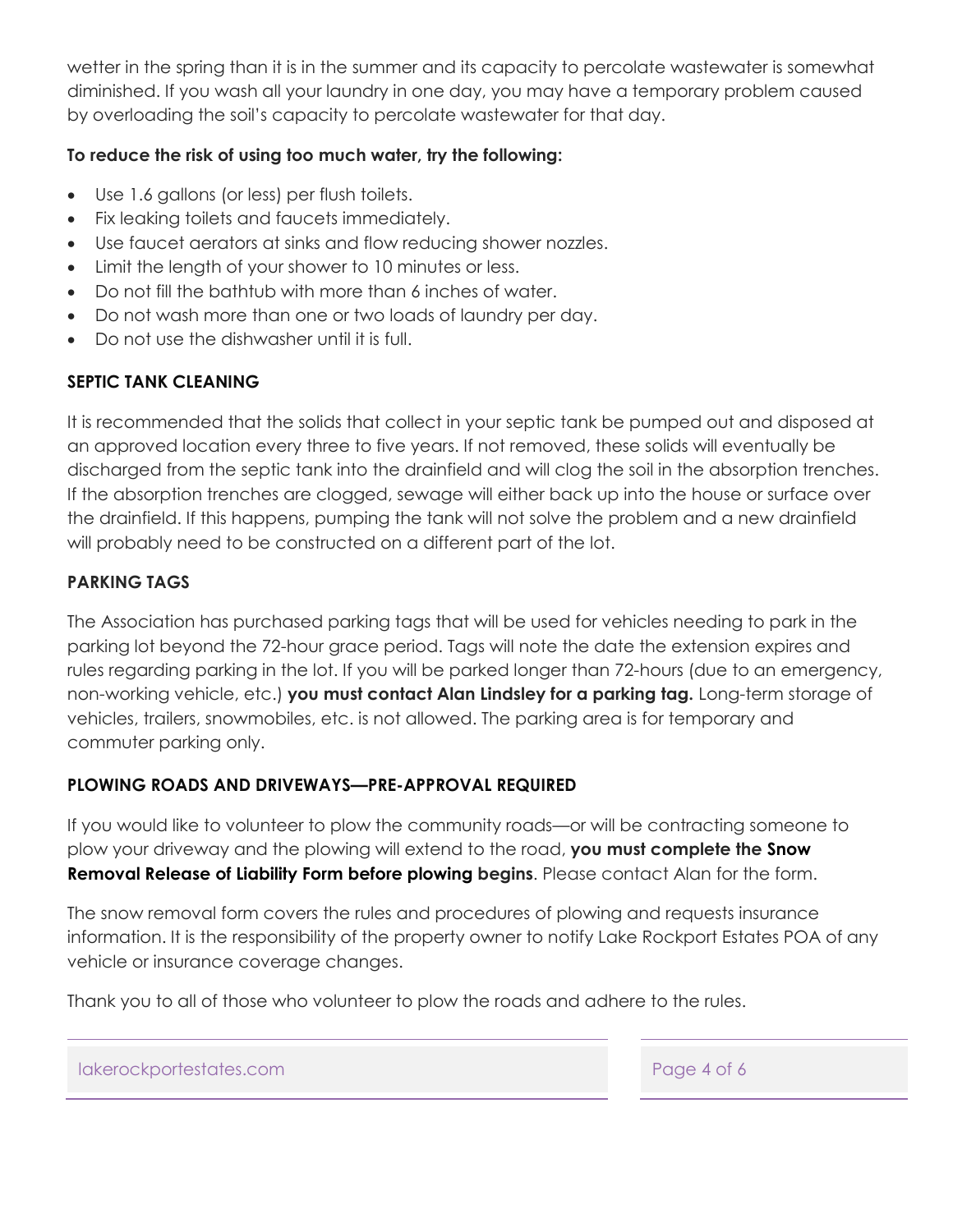#### **WINTER WEIGHT RESTRICTIONS**

As a reminder, we have increased the winter weight limit from 12,000 GVWR to 18,000 GVWR. However, in an effort to be more flexible there may be times, between the November 1 and March 31 restricted dates, that we allow vehicles weighing 18,000 GVWR s to enter the community. **Please be aware of the new winter weight restriction sign posted on our gate that will note whether large vehicles are allowed or not.** 

#### **LIVING ON THE MOUNTAIN IN THE WINTER—REMINDERS**

**The Association does not provide snow removal.** The only exception is from the gate to the dumpsters so the dumpsters can be serviced and deliveries can be made to the package shed. **You are responsible for your own access.** 

Be prepared for snow pack and icy road conditions. Snow removal on the roads is a voluntary effort. Volunteers do their best to keep the main roads open, but be aware that here are several sections of road that do not get plowed at all.

The following are some rules and suggestions for using the roads during the winter.

- 4 x 4 vehicles only. Snow tires, studs and/or chains are highly recommended.
- Add weight to pickup truck beds to provide extra traction and avoid fishtailing.
- A grain scoop or good snow shovel should be standard equipment for all vehicles.
- SLOW DOWN. Roads are slippery. Do not exceed the 18-mph speed limit.
- Never pass other vehicles on the road.
- Do not abandon your vehicle. If you get stuck, be prepared to get your vehicle out of the road. That may require digging or calling for a four-wheel drive tow truck.
- Avoid parking on the roads. Do not block or compromise access for others.
- Do not block the dumpsters. Residents and visitors need access to dispose of their household garbage and the garbage truck needs to be able to dump the containers.
- Avoid playing in the road. Vehicles may not be able to stop.
- If you will be using the parking lot during the winter, please pull your vehicle in as far as you can—to allow us to plow and limit any damage to your car.
- Use common sense. Share the road, be courteous and be thankful that some residents are prepared to live on the mountain and are providing access.
- When approaching a vehicle or equipment that is actively removing snow from the roads, wait until it is safe to pass.
- Reminder, **wait for the gate to fully open before proceeding downhill to avoid causing damage to your vehicle or the gate**. If you or your party damages LREPOA's property, you are responsible for the cost of the repairs.

#### **PACKAGE SHED**

Currently, we are able to receive packages from FedEx and UPS. If there is a different carrier you wish to use, do not give them your code. The Association needs to work with them directly to

lakerockportestates.com Page 5 of 6